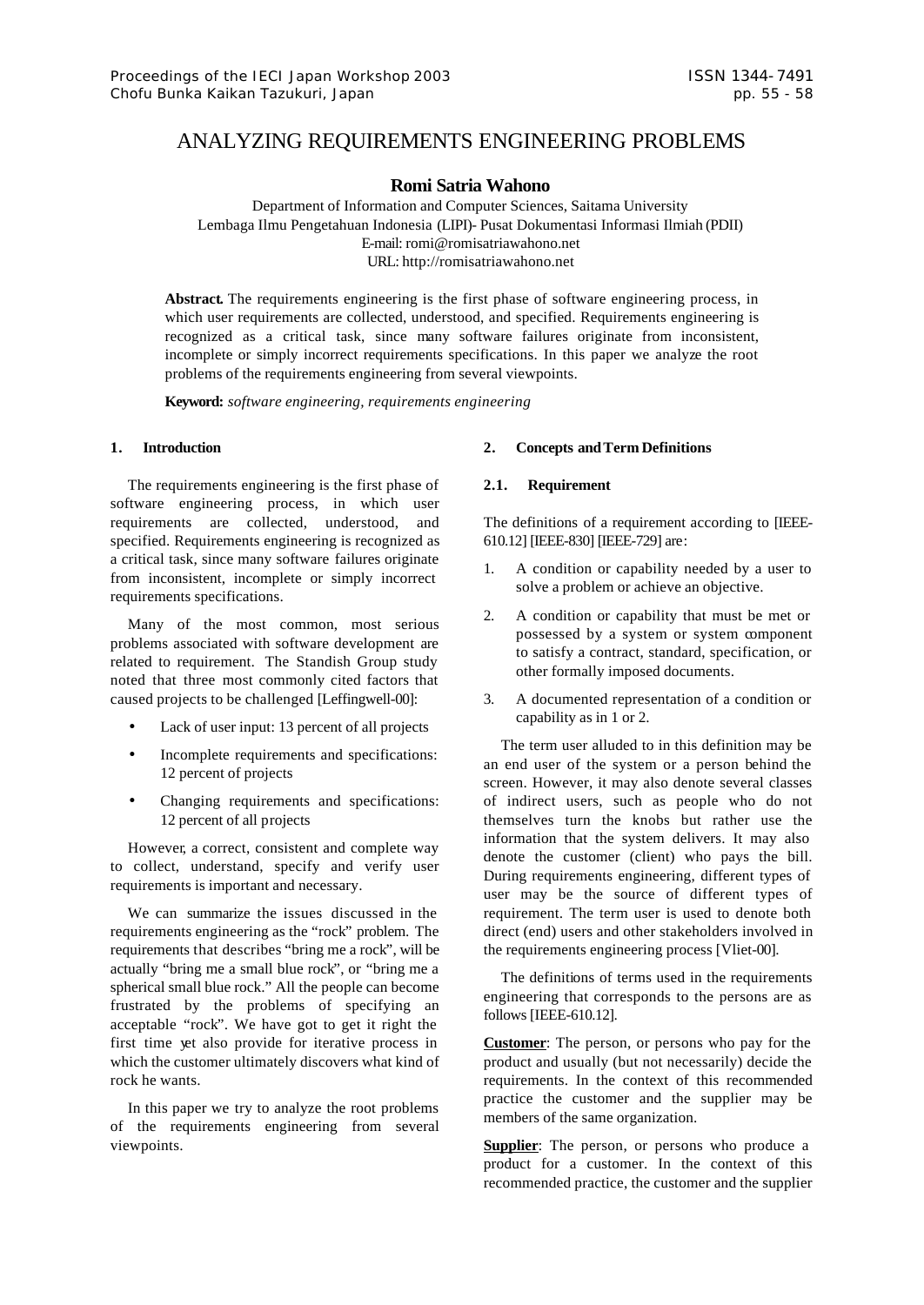may be members of the same organization.

**User**: The person, or persons who operate or interact directly with the product. The user(s) and the customer(s) are often not the same person(s).

## **2.2. Requirements Engineering**

The term requirements engineering is used to describe a systematic process of developing requirements through an iterative co-operative process of analyzing problem, documenting the resulting observation in a variety of representation formats, and checking the accuracy of the understanding gained. Requirements engineering is a transformation of business concerns into the information system requirements.

Therefore, we can define requirements engineering as:

*A systematic approach to eliciting, organizing, and documenting the requirements of the system, and a process that establishes and maintains agreement between the customer and the project team on the changing requirements of the system.*

# **3. The Three Dimensions of Requirements Engineering**

The result of the requirements engineering phase is documented in the requirements specification. The requirements specification reflects the mutual understanding of the problem to be solved between the analyst and the client. The requirements specification serves as a starting point for the next phase, the design phase. To achieve well-defined document containing the user requirements that satisfies these prerequisites, we can distinguish three processes in requirements engineering [Loucopoulos-95]. These processes involve iteration and feedback (Figure 1).

#### **3.1. Requirements Elicitation**

Requirements elicitation is about understanding

the problem. In general, the requirements analyst is not an expert in the domain being modeled. Through interaction with domain specialists, he has to build himself a sufficiently rich model of that domain. The fact that different disciplines are involved in this process complicates matters. In many cases, the analyst is not a mere outside observer of the domain modeled, simply eliciting facts from domain specialists.

# **3.2. Requirements Specification**

Once the problem is understood, it has to be described in the requirements specification document. This document describes the product to be delivered, not the process of how it is developed.

#### **3.3. Requirements Validation and Verification**

Once the problem is described, the different parties involved have to agree upon its nature. We have to ascertain that the correct requirements are stated (validation) and that these requirements are stated correctly (verification).

#### **4. The Problems of Requirements Elicitation**

Problems of requirements elicitation can be grouped and classified into three categories [Christel-91]. These are problems of scope, problems of understanding, and problems of volatility. Leffingwell [Leffingwell-00] used another terms for this three scopes by the problems on "analyzing the problem" and "understanding the user needs".

#### **4.1. The Categories**

- Problems of scope
	- $\triangleright$  The requirements may address too little or too much information.
	- $\triangleright$  The boundary of the system is ill-defined
	- $\triangleright$  Unnecessary design information may be given
- Problems of understanding
	- Problems of understanding within groups as well as between groups such as users and developers.



Figure 1: Requirements Engineering Process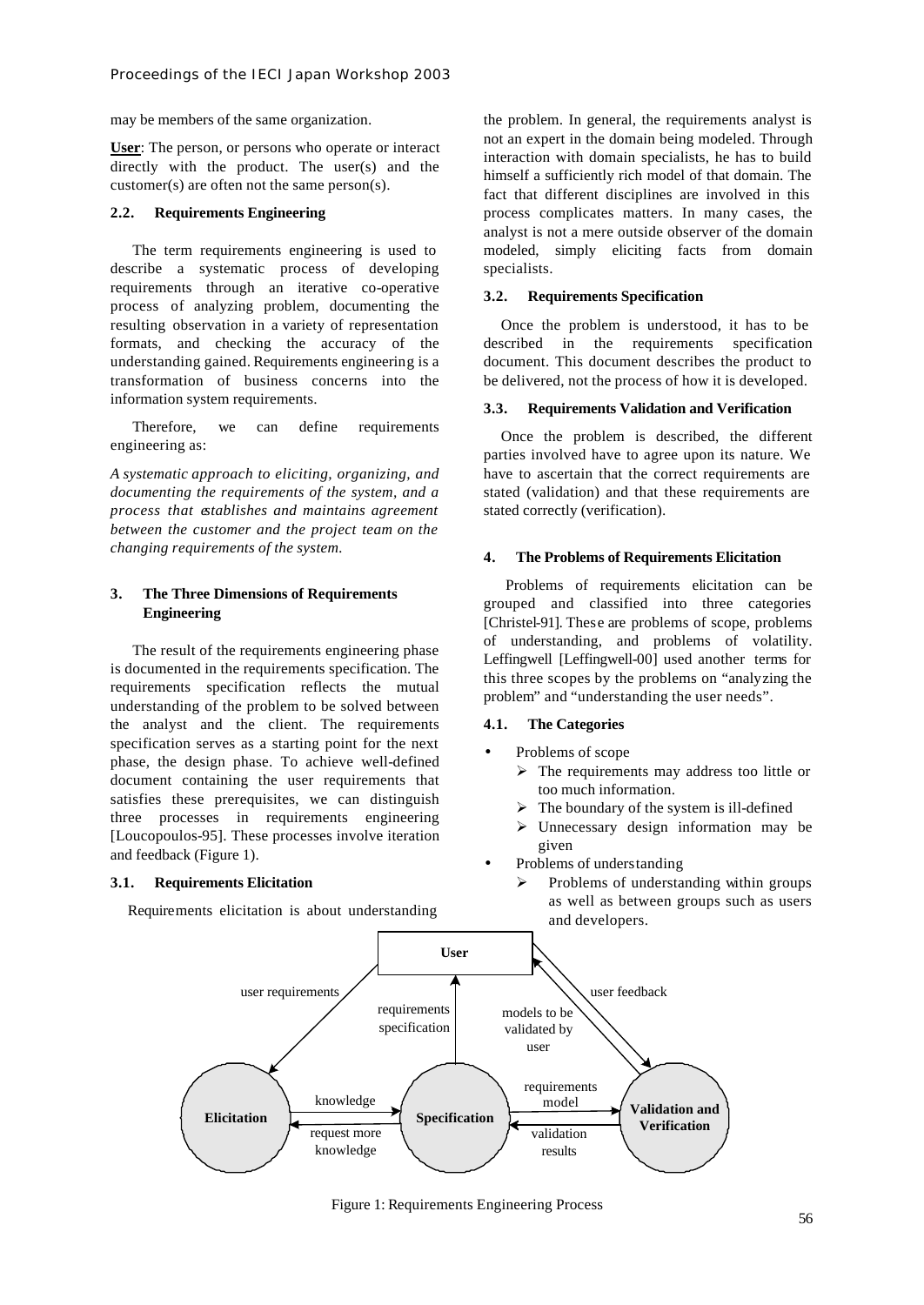- $\triangleright$  Users have incomplete understanding of their needs
- > Users have poor understanding of computer capabilities and limitations
- > Analysts have poor knowledge of problem domain
- ÿ User and analyst speak different languages
- $\triangleright$  Ease of omitting "obvious" information
- Conflicting views of different users
- > Requirements are often vague and untestable, e.g., "user friendly" and "robust"
- Problems of volatility
	- $\triangleright$  The changing nature of requirements.
	- $\triangleright$  Requirements evolve over time

Requirements elicitation is complicated by three endemic syndromes [Leffingwell-00].

- 1. The "yes but" syndrome stems from human nature and the users' inability to experience the software as they might a physical device.
- 2. Searching for requirements is like searching for "undiscovered ruin"; the more you find, the more you know remain.
- 3. The "user and the developer" syndrome reflect the profound differences between the two, making communication difficult.

#### **4.2. The Techniques**

These facts and problems give the researchers a place for discussing and proposing the requirements elicitation techniques. Some techniques are shown in the following:

- Interviewing and questionnaires
- Requirements workshop
- Brainstorming and idea reduction
- **Storyboards**
- Use cases
- Role playing
- **Prototyping**

#### **5. The Problems of Requirements Specification**

The previous Section was focused on the process of analyzing the problem, eliciting user needs, and collecting, documenting, and managing the desired product features. We have now arrived at the center of the requirements engineering dimension, the "specification process". A complete set of requirements can be determined by defining the system inputs, outputs, functions, attributes, and attributes of the system environment.

One of the most difficult challenges we face in the requirements specification process is making the requirements detailed enough to be well understood without overconstraining the system and predefining a whole host of things that may be better off left to others downstream in the process. The goal is to find the "sweet spot" or the balance point wherein the investment in requirement provides "just the right amount" of specificity and leaves just the "right amount of ambiguity" for others to resolve further downstream (see Figure 2).



Figure 2: Ambiguity versus Specificity

Some specification techniques are proposed to solve this ambiguity problem. Use Case [Booch-99] [Rumbaugh-99] has achieved a degree of popularity and common use for expressing requirements for a system. Well implemented to the system that using the UML and object-oriented methods.

However, the most popular technique for documenting requirements was to use natural language and to simply write them all down in an organized fashion. This technique was revised and improved over the course of many projects, and eventually a number of standards developed for these documents, including IEEE (Institute of Electrical and Electronics Engineers) 830: Standard for Software Requirements Specification [IEEE-830].

IEEE Std 830-1998 [IEEE-830] also describes the characteristics of a good software requirements specification (eight quality measures). A software requirements specification should be:

- 1. Correct
- 2. Unambiguous
- 3. Complete
- 4. Consistent
- 5. Ranked for importance and/or stability
- 6. Verifiable
- 7. Modifiable
- 8. Traceable

If the description of the requirement is too complex for a natural language and if you can not afford to have the specification misunderstood, you should consider writing that portion of the requirements with a "technical methods" approach. Some technical specification methods are as follows:

- Pseudocode
- Finite state machines
- Decision trees
- Activity diagrams (flowcharts)
- Entity relationship models
- Object-oriented analysis
- Structured analysis